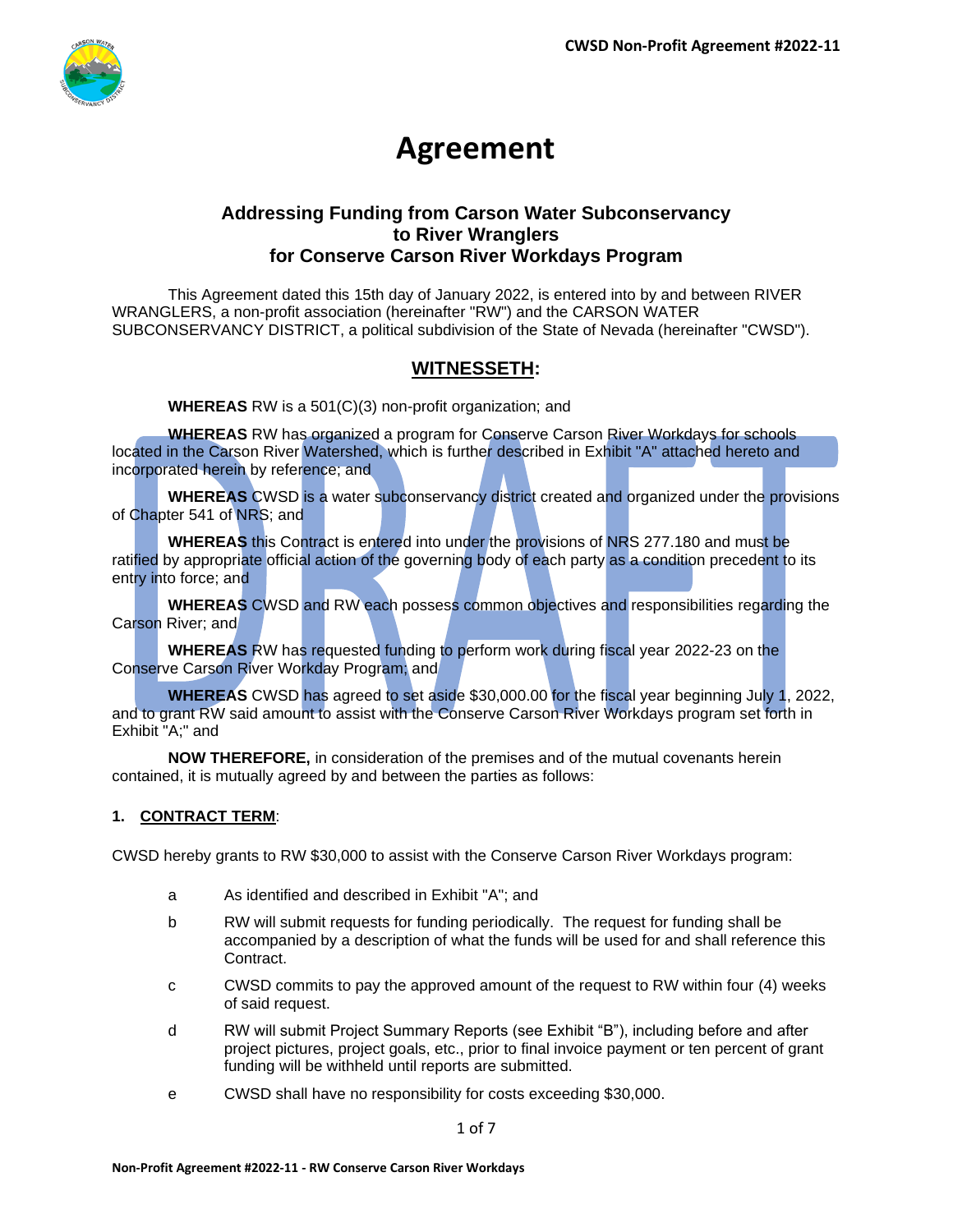

- f This Contract shall terminate June 30, 2023, at which time RW shall have one (1) month thereafter to submit its final invoice for payment related to work performed under this Contract.
- g If circumstances arise that require a time extension to complete the project, the CWSD Board grants the General Manager authority to do so in a written notice to RW.
- h Notwithstanding any other provision of this Agreement, any obligation of CWSD hereunder is conditioned upon CWSD's funding resources. If for whatever reason the CWSD's funding resources are reduced or eliminated, CWSD reserves the right to terminate this Agreement immediately in writing. CWSD will reimburse RW for all costs that occurred under this Agreement up to the date the Agreement is terminated.

#### **2. LIMITED LIABILITY AND INDEMIFICATION:**

- a. Each party shall indemnify, hold harmless and defend (not excluding the others right to participate) the other party from and against all liability, claims, actions, damages, losses, and expenses, including, but not limited to, reasonable attorneys' fees and costs, arising out of any alleged negligent or willful acts or omissions of the indemnifying party, its officers, employees, and agents. Such obligation shall not be construed to negate, abridge, or otherwise reduce any other right or obligation of indemnity which would otherwise exist as to any party or person described in this paragraph.
- b. The indemnification obligation under this paragraph is conditioned upon the receipt of written notice of claim by the indemnified party to the indemnifying party within thirty (30) days. The hold harmless and indemnification provision shall not apply to attorneys' fees and costs for the indemnified party's chosen right to participate with legal counsel.
- c. The parties acknowledge or agree that the contract was written and agreed by both parties.
- d. Prior to the institution of any litigation the parties agree to mediate.
- e. Prior to commencing the activities that constitute the Project, RW shall deliver to CWSD a certificate issued by its insurance carrier naming CWSD as an additional insured and stating that the policy will not be modified or cancelled without 30 days' notice to CWSD.

#### **3. RW shall provide CWSD insurance as follows:**

- a. General Liability Insurance: Prior to commencement and for the duration of activities that constitute the Project that is the subject of this Contract, RW shall maintain commercial general liability (CGL) as follows:
	- i. Two Million Dollars (\$2,000,000.00) General Aggregate.
	- ii. Two Million Dollars (\$2,000,000.00) Products & Completed Operations Aggregate.
	- iii. One Million Dollars (\$1,000,000.00) Each Occurrence.
	- iv. CGL insurance shall be written on ISO occurrence form CG 00 01 04 13 (or a substitute form providing equivalent coverage) and shall cover liability arising from premises, operations, products-completed operations, personal and advertising injury, and liability assumed under an insured contract [(including the tort liability of another assumed in a business contract)].
	- v. CWSD, its officers, employees and immune contractors shall be included as an insured under the CGL, using ISO additional insured endorsement CG 20 10 or CG 20 26, or a substitute providing equivalent coverage, including coverage under the commercial umbrella, if any.
	- vi. This insurance shall apply as primary insurance with respect to any other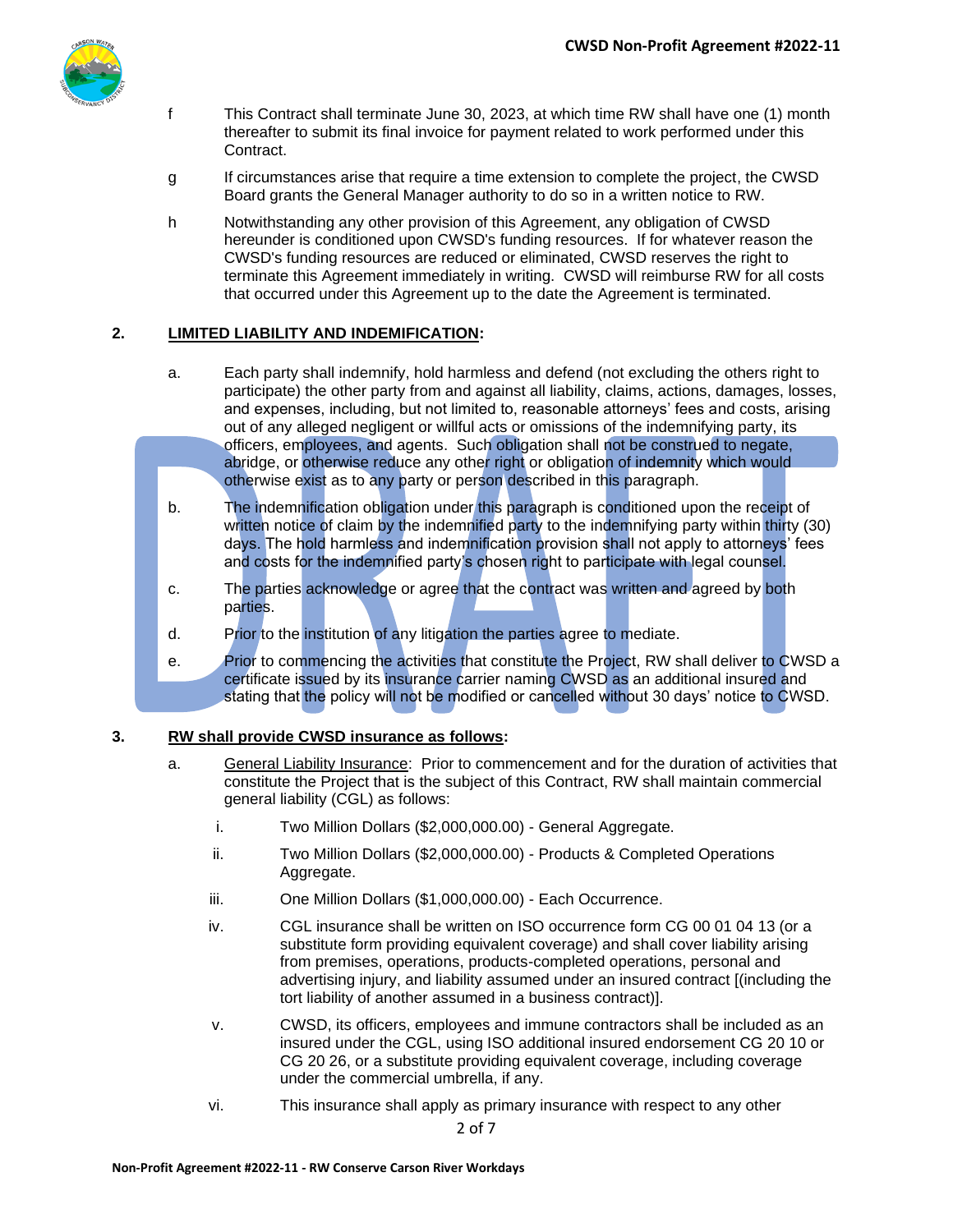

insurance or self-insurance programs afforded to CWSD There shall be no endorsement or modification of the CGL to make it excess over other available insurance; alternatively, if the CGL states that it is excess or pro rata, the policy shall be endorsed to be primary with respect to the additional insured.

- vii. There shall be no endorsement or modification of the CGL limiting the scope of coverage for liability assumed under a contract.
- viii. RW waives all rights against CWSD and its agents, officers, directors, and employees for recovery of damages to the extent these damages are covered by the commercial general liability or commercial umbrella liability insurance maintained pursuant to this Contract. Insurer shall endorse CGL policy as required to waive subrogation against CWSD with respect to any loss paid under the policy.

#### b. **Business Automobile Liability Insurance**:



**4. NOTICE:** For invoicing and notice purposes, the address of each party is as follows:

Attn.: Rebecca Feldermann Attn.: Edwin James Executive Director **General Manager** P.O. Box 1612 777 E. William St., #110 Dayton, NV 89403 Carson City, NV 89701 (775) 856-9268 (775) 887-7450

**RW CWSD**

#### **5. MISCELLANEOUS:**

- a. This Contract shall be by and between the parties hereto and shall not be assignable or transferable.
- b. Any dispute regarding this Contract shall be decided according to the laws of the State of Nevada. The Parties consent to the jurisdiction of, and agree that disputes will be resolved by, the courts of the First Judicial District Court of the State of Nevada in Carson City. If any part of this Contract is declared to be unlawful, any remaining obligations shall be deemed terminated.
- c. This Contract may only be amended by consent of both parties. Any amendments must be written and executed with the same formality as this Contract.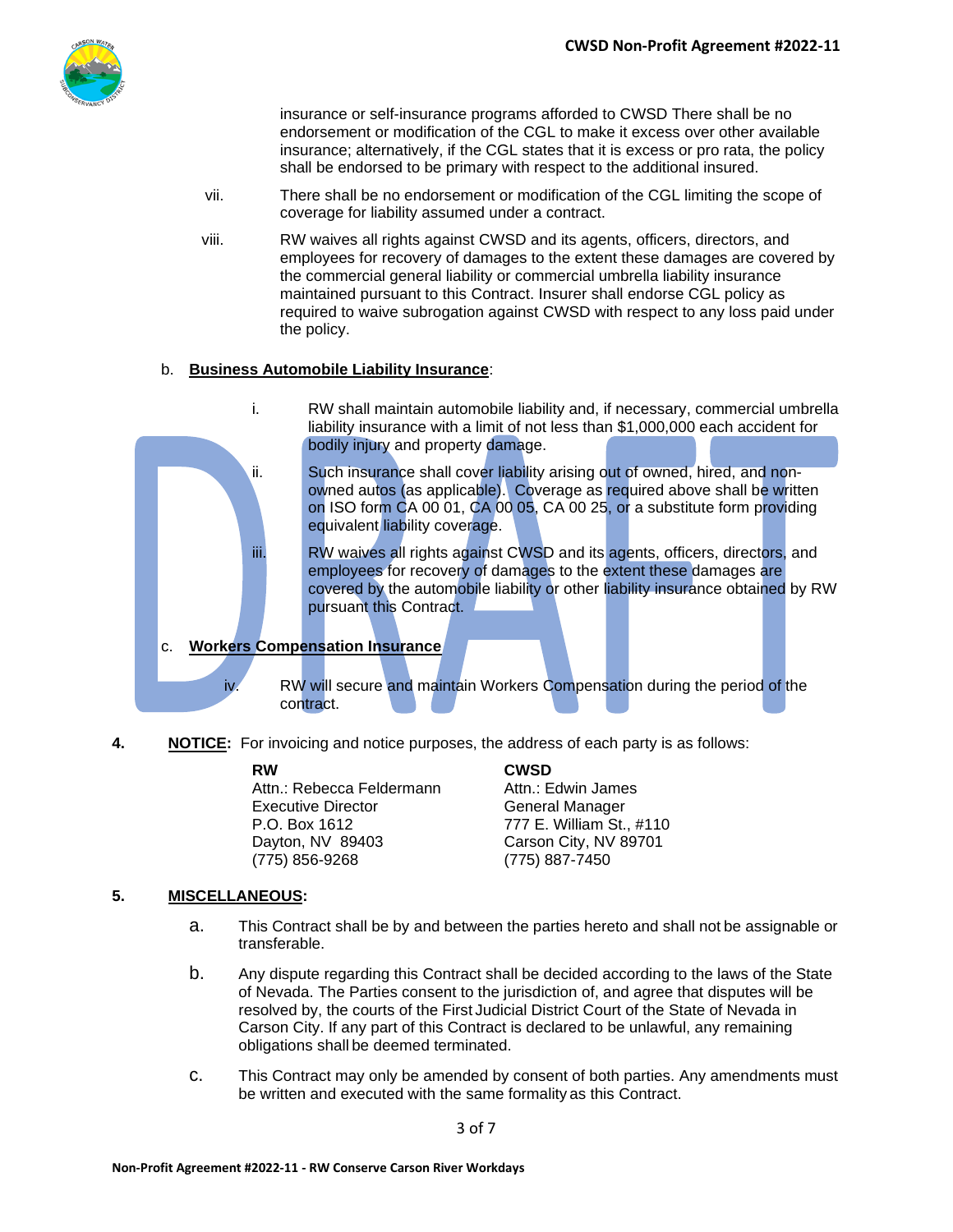

- d. This Contract constitutes the entire understanding between the parties and there are no representations, conditions, warranties, or collateral agreements (expressed or implied), statutory or otherwise, with respect to the subject of this Contract.
- e. The Parties are associated with each other only for the purposes and to the extent set forth in this contract. Each Party is a public agency separate and distinct from the other Party. Nothing contained in this contract may be deemed or construed to create a partnership orjoint venture, to create relationships of an employer-employee or principal- agent, to convey ownership of any asset, or to otherwise create any liability for one Party whatsoever with respect to the indebtedness, liabilities, and obligations of the other Party.
- f. The Parties agree to keep and maintain, under general accepted accounting principles, full, true and complete records, agreements, books, and documents pertaining to this contract, and at the request of the other Party agree to present, at any reasonable time, such records, agreements, books, and documents for inspection, examination, review, audit, and copying at any office where such records, agreements, books, and documents are maintained.
- g. Pursuant to NRS 239.010, information or documents, including this contract, may be open to public inspection and copying. The Parties will have the duty to disclose unless information or documents are made confidential by law or a common law balancing of interest. To the extent that information or documents are made confidential, the Parties shall keep such information or documents confidential.
- h. This contract does not contemplate any transfer of property or ownership interest between the Parties and the Parties will each maintain ownership of their own facilities.
- i. Except as otherwise provided for by law or this contract, the rights and remedies of the Parties shall not be exclusive and are in addition to any other rights and remedies provided by law or equity.
- j. Failure to declare a breach or the actual waiver of any breach of this contract or its material or nonmaterial terms by either Party shall not operate as a waiver by such Party of any of its rights or remedies as to any other breach.
- k. Neither Party shall be deemed to be in violation of this contract if it is prevented from performing any of its obligations hereunder due to strikes, failure of public transportation, pandemic, civil or military authority, act of public enemy, accidents, fires, explosions, or acts of God, including, without limitation, earthquakes, floods, winds, or storms. In such an event the intervening cause must not be through the fault of the Party asserting such an excuse, and the excused Party is obligated to promptly perform in accordance with the terms of the contract after the intervening cause ceases.
- l. Any dispute regarding this Contract shall be decided according to the laws of the State of Nevada. The Parties consent to the jurisdiction of, and agree that disputes will be resolved by, the courts of the First Judicial District Court of the State of Nevada in Carson City. If any part of this contact is declared to be unlawful, any remaining obligations shall be deemed terminated.
- m. Each provision of this Agreement shall be considered severable and if for any reason any provision or provisions herein are determined to be invalid, unenforceable, or illegal under any existing or future law, such invalidity, unenforceability, or illegality shall not impair the operation of or affect those portions of this Agreement that are valid, enforceable, and legal.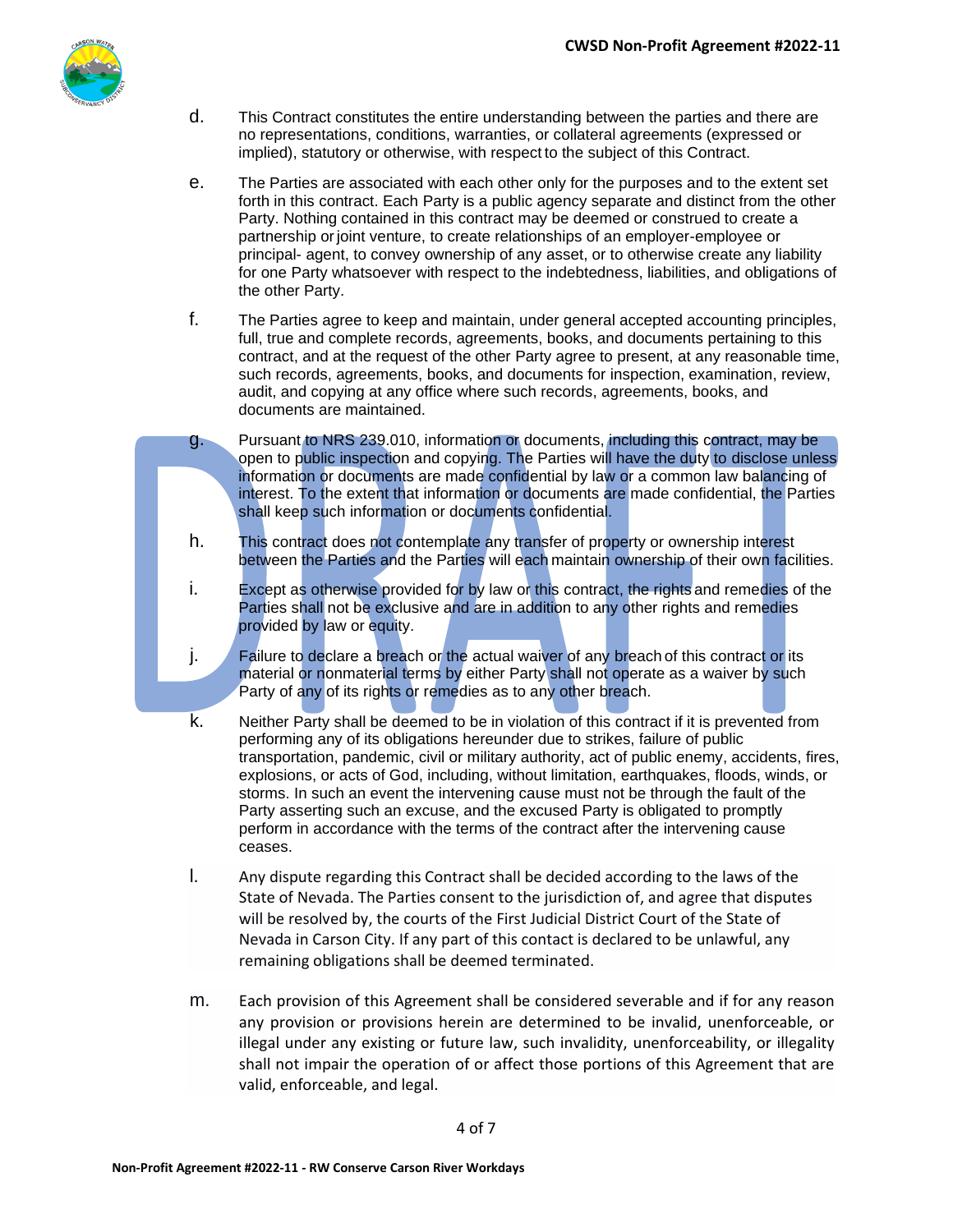

#### **6. PROPER AUTHORITY:**

- a. This Contract becomes effective when ratified by appropriate official action of the governing body of each party; however, the RW can submit expenses that have been incurred from July 1, 2022, forward.
- b. The parties hereto represent and warrant that the person executing this Contract on behalf of each party has full power and authority to enter this Contract and that the parties are authorized by law to engage in cooperative action set forth herein.
- c. This Contract shall be entered into with duplicate originals, realizing that each entity, by necessity, must approve and execute the subject document at different dates, times, and places.

**IN WITNESS WHEREOF**, the parties have executed this Contract on the day and year first written above.



Ed DeCarlo, Co-Chairperson Catrina Schambra, Secretary to the Board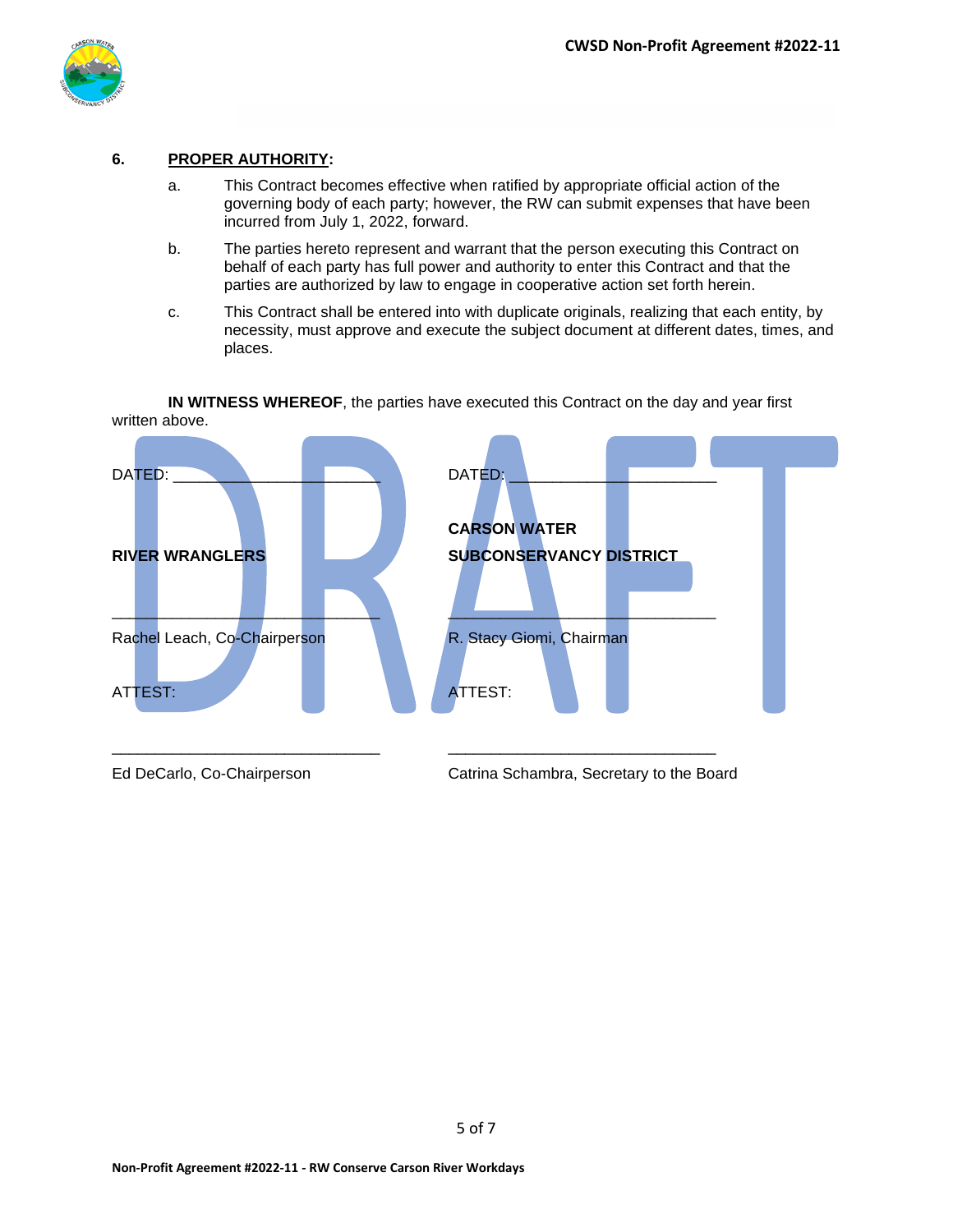

## **Exhibit A**

River Wranglers will continue Conserve the Carson River Workdays (CCRWD) throughout the Carson River watershed. We are thrilled to be back in the classroom and at the river with students. We plan to go into high school FFA and science classrooms to teach high school students the necessary information and skills so that they in turn can teach elementary students at the river in a combined workday. The high school students are trained on activities that teach children about our watershed, the importance of clean water, the water cycle, and non-point source pollution. At the river, they become "mentors" to the younger students, spending the day with them, leading them through the activities. In addition to the educational stations, we partner with conservation districts to include river work projects that the students complete together. After the workdays, elementary students are visited by River Wranglers staff to do a "wrap-up," which reinforces the messages they learned at the river. We once again discuss non-point source pollution, the geography and features of the watershed, and the importance of the river and watershed to their own lives. We do a pre- and post-test with all involved students to track their increase in knowledge about the watershed and non-point source pollution to gauge the effectiveness of our programs.